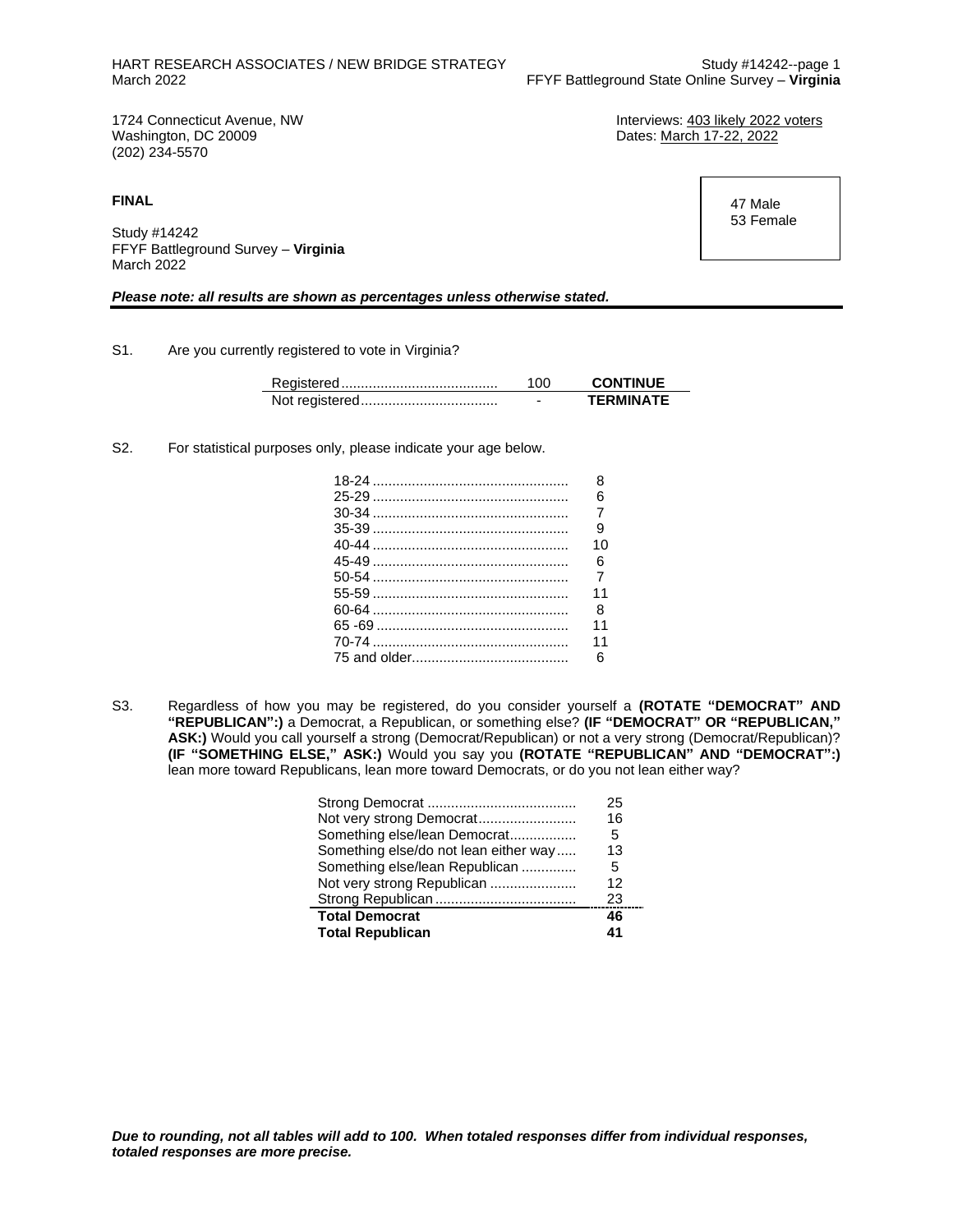S4a. Some of the people did not vote in the 2020 election for president and other offices because they were too busy, didn't like any of the choices, or for some other reason. What about you? Did you vote in the 2020 election for president?

|                  | 96 | <b>Skip to QS5a</b> |
|------------------|----|---------------------|
| No, did not vote |    | <b>CONTINUE</b>     |

## **(ASK ONLY OF RESPONDENTS WHO SAY 'NO, DID NOT VOTE' OR 'NOT SURE' IN QS4a.)**

S4b. Were you already registered to vote at the time of the November 2020 presidential election, or did you register to vote after the November 2020 election?

| Registered to vote at the time of the November 2020 election |     | TERMINATE       |
|--------------------------------------------------------------|-----|-----------------|
|                                                              | 100 | <b>CONTINUE</b> |

S5. And to ensure that we have a representative sample, would you please tell me whether you are of Hispanic, Latino, or Spanish origin? And again, for statistical purposes only, what is your race?

|                                 | 72 |
|---------------------------------|----|
| Black/African American          | 15 |
| Hispanic/Latino/Spanish origin  | 5  |
| Asian/Pacific Islander          | 6  |
| Native American/American Indian |    |
| Another race/Other              | 2  |

S6. Which of the following best describes your current employment situation?

|                                                | 53 |
|------------------------------------------------|----|
| Employed part time (less than 35 hours a week) | 11 |
| Laid off/unemployed but looking for work       | -3 |
|                                                | 5  |
|                                                |    |
|                                                | 2  |
|                                                | 21 |

1. How big of a problem do you think each of the following is in the United States today?

*THIS TABLE HAS BEEN RANKED BY THE PROPORTION WHO SAY VERY OR PRETTY BIG PROBLEM*

|                                                        | Total<br><b>Big</b><br><b>Problem</b> | Very Big<br>Problem | Pretty<br>Big<br>Problem | Somewhat<br>Of A<br>Problem | <b>Not</b><br><b>Really A</b><br>Problem | I'm Not<br><b>Sure</b> |
|--------------------------------------------------------|---------------------------------------|---------------------|--------------------------|-----------------------------|------------------------------------------|------------------------|
| The cost of living for families, including the cost of | 87                                    | 62                  | 25                       | 11                          |                                          |                        |
|                                                        | 73                                    | 39                  | 34                       | 20                          | 5                                        |                        |
|                                                        | 72                                    | 45                  | 27                       | 18                          |                                          | 3                      |
| The pace of economic recovery from the                 | 71                                    | 36                  | 34                       | 23                          | 6                                        |                        |
| Extreme weather and other effects of climate           | 52                                    | 30                  | 22                       | 27                          |                                          |                        |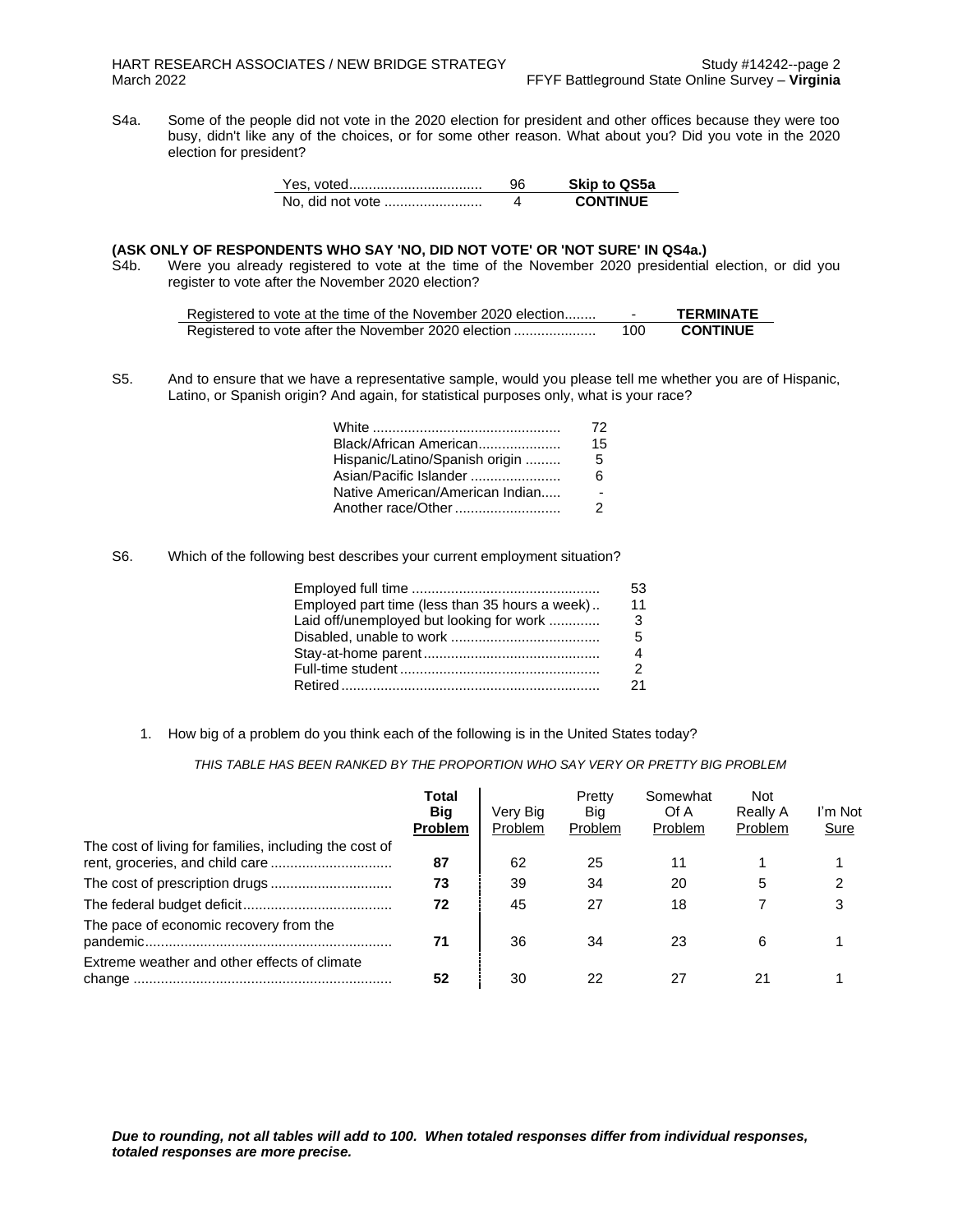2. As you may know, Congress is considering legislation that would lower the cost of prescription drugs, address climate change by increasing the use of clean energy, and make child care more available and more affordable for families. Do you favor or oppose Congress passing legislation like this?

| Favor-strongly      |    |
|---------------------|----|
| Favor-somewhat      | 37 |
| Oppose-somewhat     | 10 |
|                     |    |
| <b>Total Favor</b>  | 84 |
| <b>Total Oppose</b> | 16 |

3. How important do you think it is that this legislation do each of the following things?

*THIS TABLE HAS BEEN RANKED BY THE PROPORTION WHO SAY VERY OR PRETTY IMPORTANT*

|                                              |                    |                   |                     |                       | <b>Not</b>          |
|----------------------------------------------|--------------------|-------------------|---------------------|-----------------------|---------------------|
|                                              | Total<br>Important | Verv<br>Important | Pretty<br>Important | Not That<br>Important | Important<br>At All |
| Lower the cost of prescription drugs         | 94                 | 56                | 38                  |                       |                     |
| Lowering the cost of child care for families | 82                 | 42                | 40                  | 14                    |                     |
| Address climate change by increasing the use | 73                 | 40                | 33                  | 16                    |                     |

4. Which of the following statements do you agree with more?

| This legislation should NOT include making child care more available and affordable because the    | 30 |
|----------------------------------------------------------------------------------------------------|----|
| This legislation SHOULD include child care because it will make the cost of living more affordable | 70 |

5a. Do you think that helping to open more child care and early learning programs and lowering child care costs for families are a good investment or bad investment of taxpayers' money?

| Very good investment         | 36. |
|------------------------------|-----|
| Somewhat good investment     | 40  |
| Somewhat bad investment      | 19  |
| Very bad investment          | 5   |
| <b>Total Good Investment</b> | 76  |
| <b>Total Bad Investment</b>  | 24  |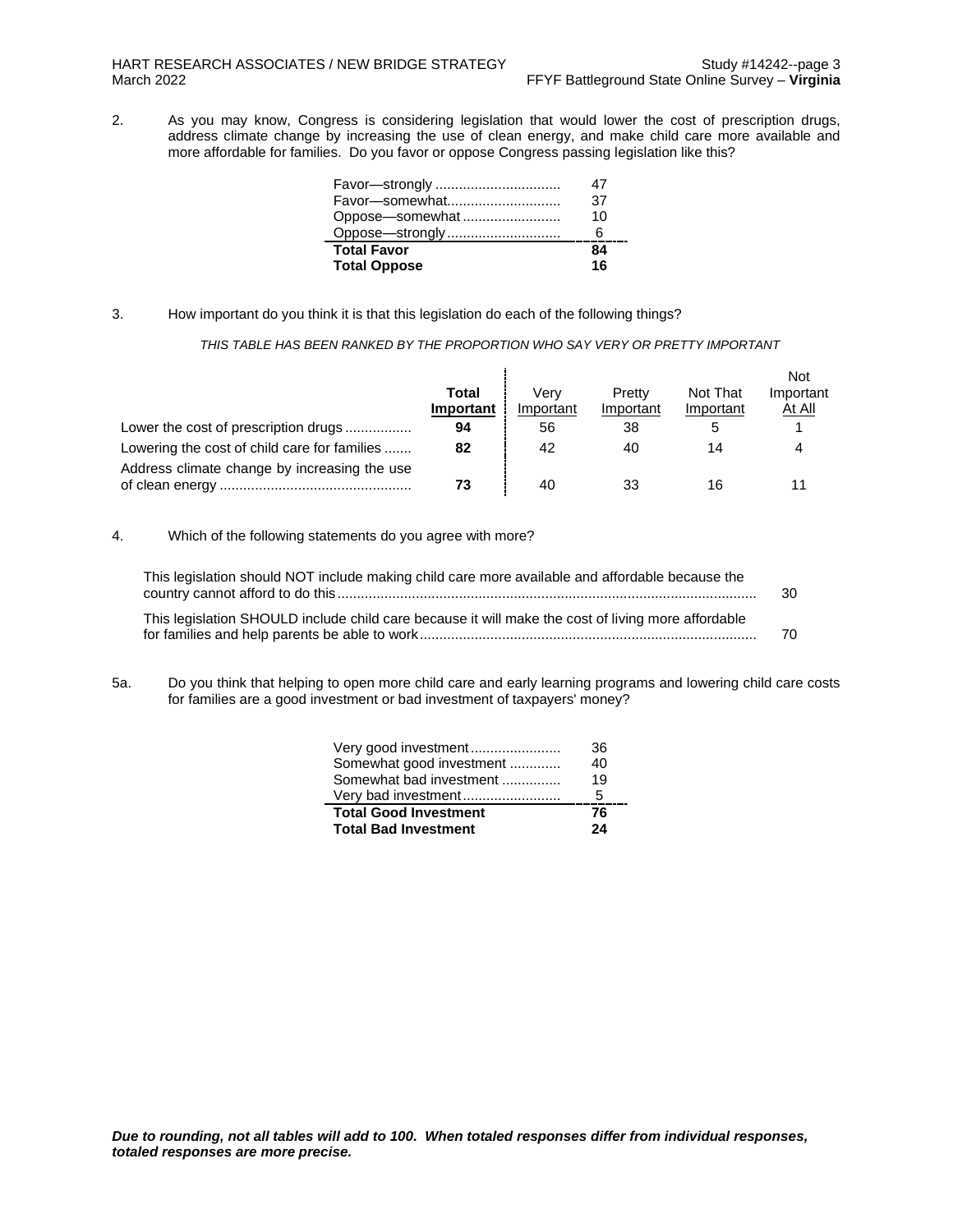5b. Right now there are tens of thousands of parents across the country who need child care for their young children but who are unable to get it, because there is a shortage of child care programs and many of those that do exist are too expensive for families to afford.

Which of the following statements do you agree with more when it comes to the high cost and shortage of child care?

| The high cost and shortage of child care will get better on its own, without action from | 36 |
|------------------------------------------------------------------------------------------|----|
| The only way child care will be affordable and meeting demand is if the government       | 64 |

#### 6. Do you think federal government spending in general is...?

| 58 |
|----|
| 28 |
| 15 |

#### 7. Do you have any children under the age of 18?

8abc. From what you know, at any point in the past several years have any of the following had trouble finding child care for their children?

|                                    | <b>Had Trouble</b> | Did Not Have    |      |
|------------------------------------|--------------------|-----------------|------|
|                                    | Finding            | Trouble Finding | Not  |
|                                    | Childcare          | Childcare       | Sure |
|                                    | 33                 | 61              | 6    |
| Any of your coworkers **           | 32                 | 43              | 25   |
| A friend or family member of yours | 31                 |                 | つつ   |

\* Asked only of respondents who say they have kids under age 18 in Q7.

\*\* Asked only of respondents who are employed full or part time in QS6.

#### **(ASK ONLY OF RESPONDENTS WHO SAY 'YES' TO Q8a, Q8b, or Q8c.)**

9. Thinking about any of the people you know who had trouble finding child care in the past several years, did it cause them major problems, some problems, or no real problems?

|                  | 30. |
|------------------|-----|
| Some problems    | 67. |
| No real problems |     |
|                  | - 2 |

#### **(ASK ONLY OF RESPONDENTS WHO SAY 'YES' TO COWORKERS IN Q8b.)**

10a. Thinking specifically about your coworkers, when they had trouble finding child care, did this affect their ability to work?

| Yes, affected their ability to work      | 90 |
|------------------------------------------|----|
| No, did not affect their ability to work | 10 |

#### **(ASK ONLY OF RESPONDENTS WHO SAY 'YES' TO COWORKERS IN Q8b.)**

10b. Did it have an impact on your work or on your company?

Yes, had an impact on my work or company................ 56 No, did not have an impact on my work or company .... 44

*Due to rounding, not all tables will add to 100. When totaled responses differ from individual responses, totaled responses are more precise.*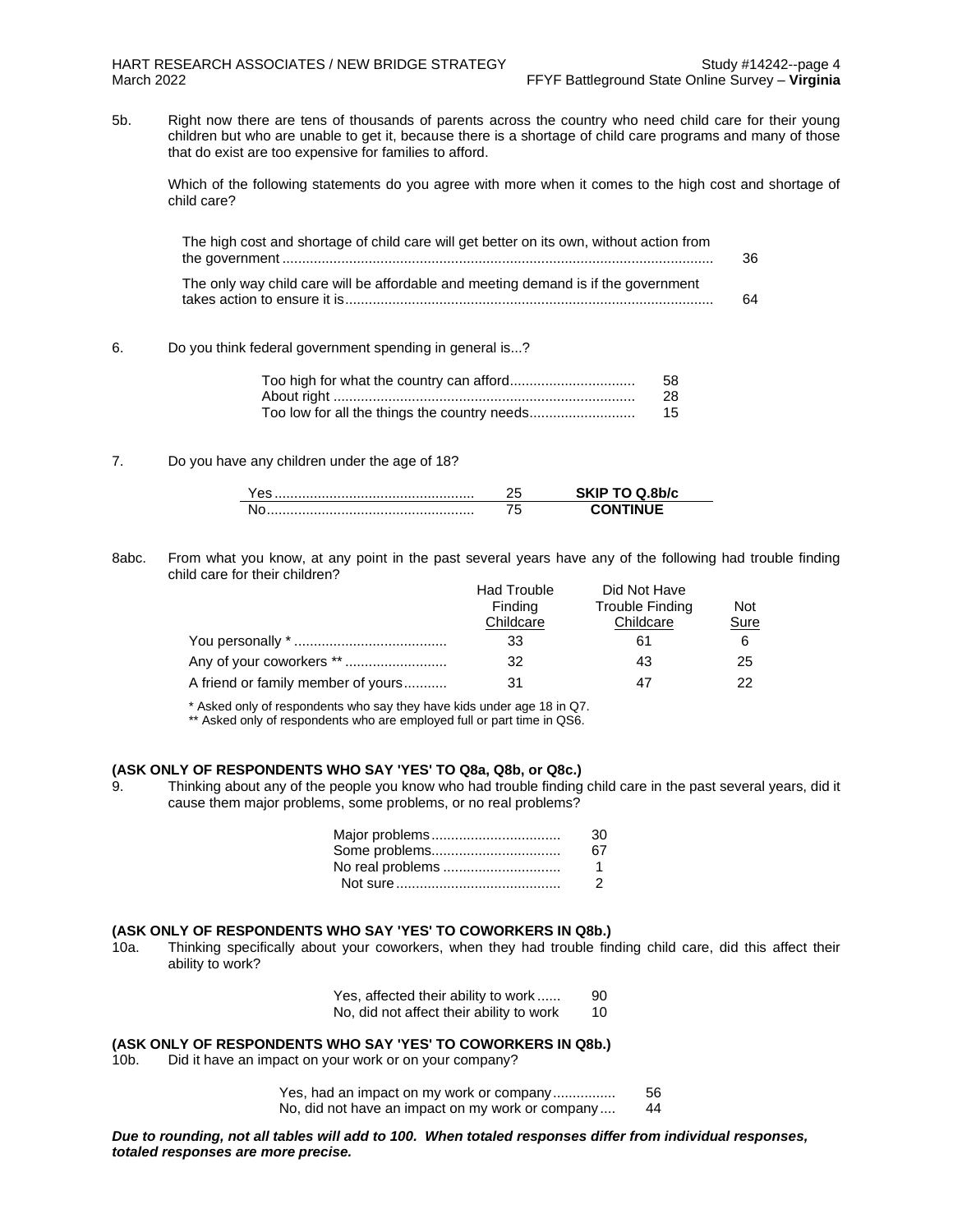11. Below are a few short statements for why lowering the cost of child care SHOULD be included in the legislation we have been discussing. Please indicate whether you think this is a very convincing, somewhat convincing, not that convincing, or not at all convincing reason for including making child care affordable in this legislation.

*THIS TABLE HAS BEEN RANKED BY THE PROPORTION WHO SAY VERY OR SOMEWHAT CONVINCING*

|                                                                                                                                                                   | <b>Total</b><br>Convincing | Very<br>Convincing | Somewhat<br>Convincing | Not That<br>Convincing | <b>Not</b><br>Convincing<br><u>At All</u> |
|-------------------------------------------------------------------------------------------------------------------------------------------------------------------|----------------------------|--------------------|------------------------|------------------------|-------------------------------------------|
| It will help families make ends meet at a time when<br>many parents are struggling with other essential                                                           | 78                         | 42                 | 36                     | 15                     | 7                                         |
| It will provide stable, high-quality care and learning<br>for millions of young children at a time in their lives<br>when brain development and stability is most | 76                         | 37                 | 40                     | 15                     | 8                                         |
| It will strengthen the economy over the long term<br>by ensuring that parents who need to work have<br>affordable, reliable, high-quality care for their          | 74                         | 36                 | 38                     | 19                     | 7                                         |
| It will help millions of women who were forced to<br>leave their jobs because of the pandemic to get                                                              | 73                         | 40                 | 32                     | 17                     | 10                                        |
| It will strengthen the education system because<br>children will start kindergarten better prepared to                                                            | 71                         | 32                 | 39                     | 21                     | 9                                         |
| It will reduce shortages and long waitlists for child<br>care in communities across the country, in part by<br>raising wages for child care teachers so that they | 69                         | 28                 |                        | 21                     |                                           |
|                                                                                                                                                                   |                            |                    | 41                     |                        | 10                                        |

12. Below are a few more statements. Please indicate if you agree or disagree with each one.

*THIS TABLE HAS BEEN RANKED BY THE PROPORTION WHO SAY STRONGLY OR SOMEWHAT AGREE*

|                                                                                                                                                         | Total<br>Agree | Strongly<br>Agree | Somewhat<br>Agree | Somewhat<br><b>Disagree</b> | Strongly<br><b>Disagree</b> |
|---------------------------------------------------------------------------------------------------------------------------------------------------------|----------------|-------------------|-------------------|-----------------------------|-----------------------------|
| Caring for young children is not a partisan issue,<br>so Democratic AND Republican members of<br>Congress should support making child care more         | 79             | 46                | 33                | 12                          | 9                           |
| Your community would benefit from having child<br>care be more available and affordable                                                                 | 77             | 38                | 39                | 13                          | 10                          |
| Ensuring that tens of thousands of parents with<br>young children are able to work is as important as<br>dealing with prescription drug costs and clean | 74             | 35                | 39                | 16                          | 10                          |
| Making child care more available and affordable<br>will help the economy recover from the pandemic                                                      | 73             | 41                | 32                | 17                          | 10                          |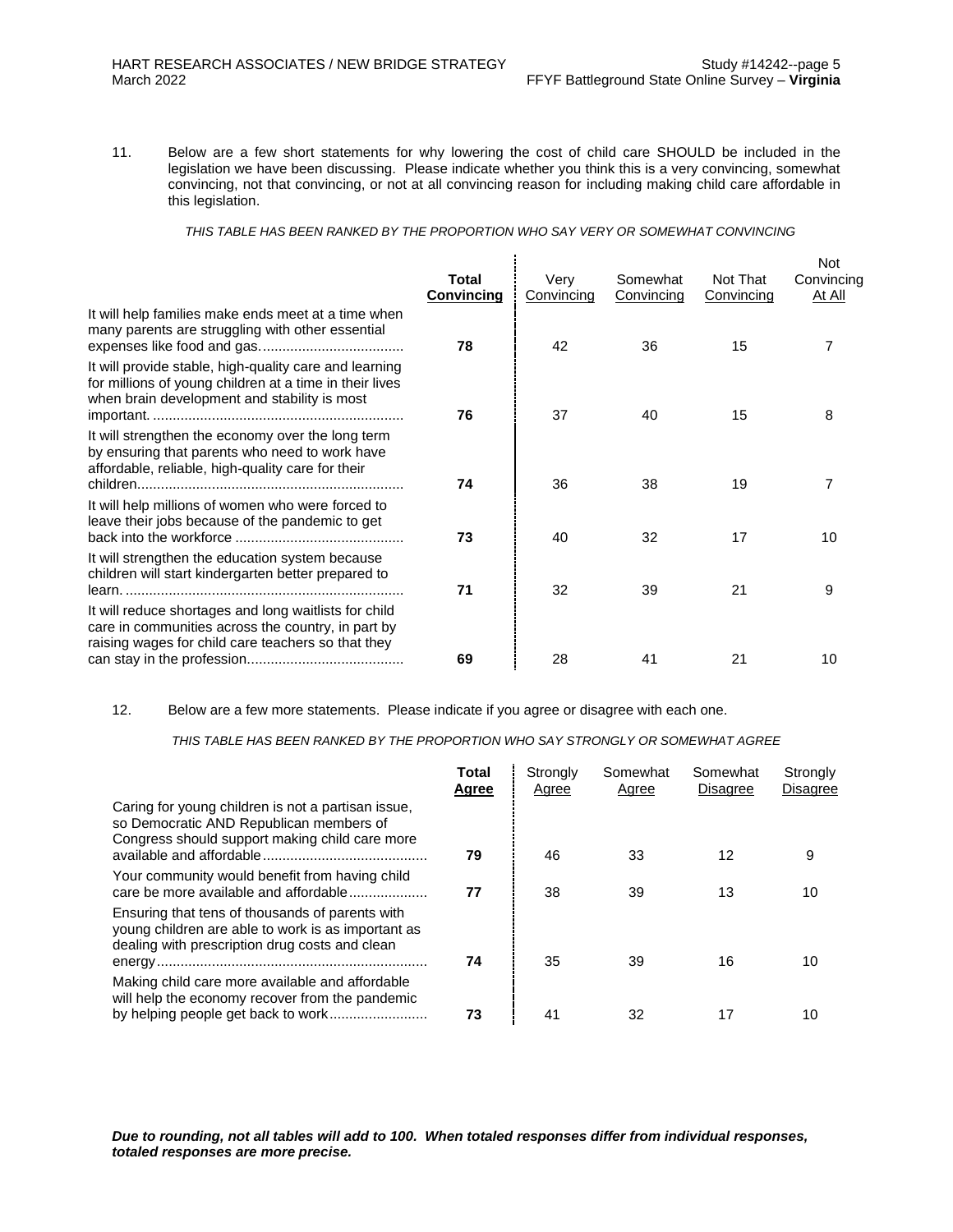13. If your member of Congress votes to pass this federal funding legislation and it does NOT include making child care more available and affordable for families, how would this make you feel about your member of Congress?

| Upset with them                 | 11 |
|---------------------------------|----|
| Disappointed with them          | 58 |
| Pleased with them               | 24 |
| Happy with them                 |    |
| <b>Total Upset/Disappointed</b> | 69 |
| <b>Total Pleased/Happy</b>      | 31 |

### **(ASK ONLY OF RESPONDENTS WHO SAY "UPSET" OR "DISAPPOINTED" IN Q13.)**

14a. Please explain why you would be (upset with/disappointed in) your member of Congress if they did not include funding for child care in this legislation.

## **RESULTS NOT YET AVAILABLE**

#### **(ASK ONLY OF RESPONDENTS WHO SAY "PLEASED" OR "HAPPY" IN Q13.)**

14b. Please explain why you would be (pleased/happy) with your member of Congress if they did not include funding for child care in this legislation.

## **RESULTS NOT YET AVAILABLE**

## **These last few questions are for statistical purposes only.**

F1. What is the last grade that you completed in school?

|                                                  | 26            |
|--------------------------------------------------|---------------|
|                                                  | 18            |
| Vocational training/2-year college               | 10            |
| 4-year college/bachelor's degree                 | 25            |
| Some postgraduate work, no degree                | $\mathcal{P}$ |
| 2 or 3 years' postgraduate work/master's degree. | 16            |
|                                                  | $\mathcal{P}$ |

F2. Thinking about your general approach to issues, do you consider yourself to be liberal, middle of the road, or conservative?

|                           | 11  |
|---------------------------|-----|
| Somewhat liberal          | 15  |
| Middle of the road        | 41  |
| Somewhat conservative     | 17  |
| Very conservative         | -17 |
| <b>Total Liberal</b>      | 25  |
| <b>Total Conservative</b> | 33  |

## **(ASKED ONLY OF THOSE WHO SAY THEY VOTED IN QS4a.)**

Which candidate did you vote for in the election for president?

| Joe Biden. the Democrat       | 52  |
|-------------------------------|-----|
| Donald Trump, the Republican  | 45. |
| Jo Jorgensen, the Libertarian | 3   |

*Due to rounding, not all tables will add to 100. When totaled responses differ from individual responses, totaled responses are more precise.*